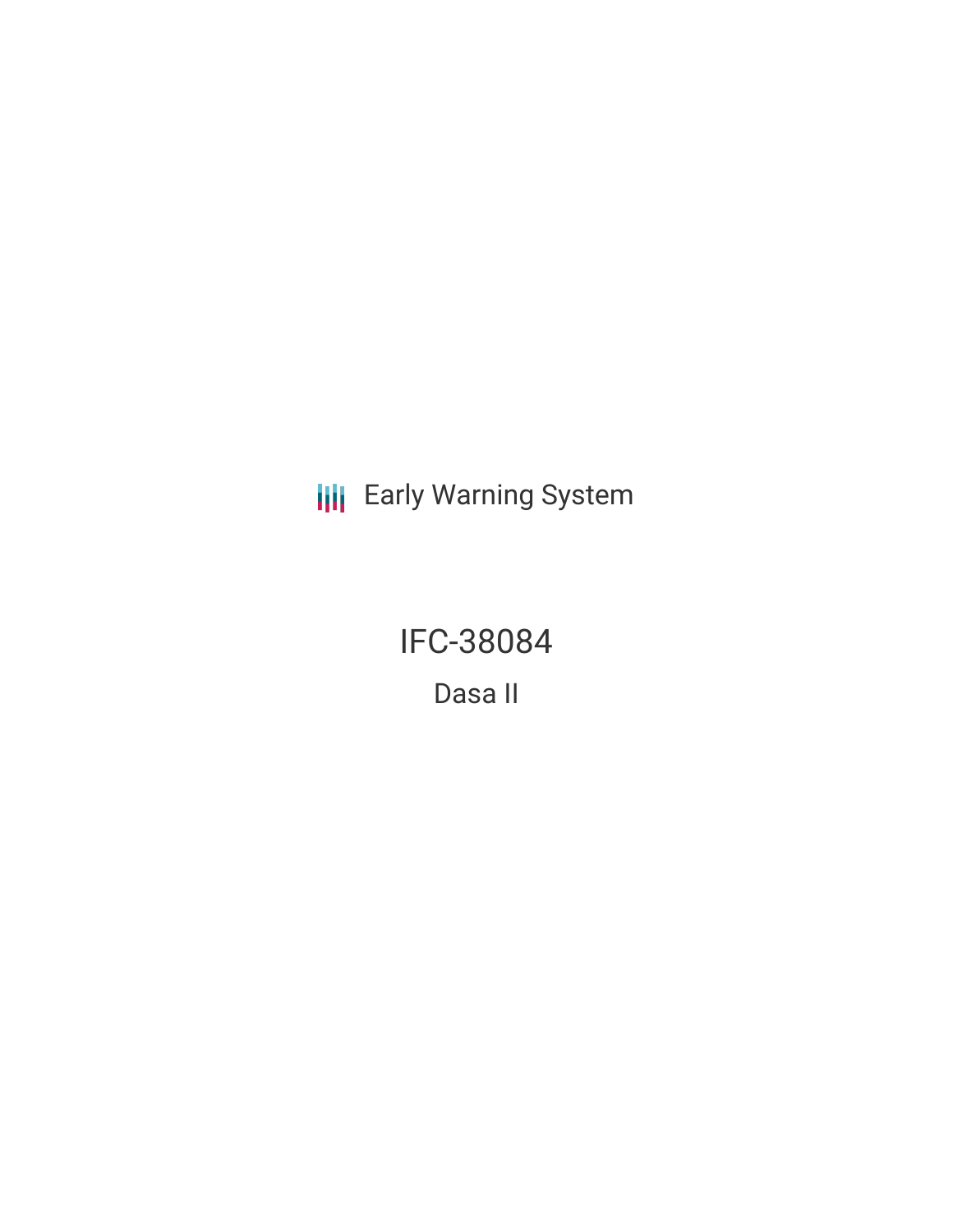## **Quick Facts**

Dasa II

Early Warning System

| <b>Countries</b>               | Brazil                                            |
|--------------------------------|---------------------------------------------------|
| <b>Financial Institutions</b>  | International Finance Corporation (IFC)           |
| <b>Status</b>                  | Approved                                          |
| <b>Bank Risk Rating</b>        | B                                                 |
| <b>Voting Date</b>             | 2017-02-17                                        |
| <b>Borrower</b>                | Diagnusticos da Amirica S/A.                      |
| <b>Sectors</b>                 | Education and Health, Finance, Industry and Trade |
| <b>Investment Type(s)</b>      | Loan                                              |
| <b>Investment Amount (USD)</b> | \$130.00 million                                  |
| <b>Project Cost (USD)</b>      | \$130.00 million                                  |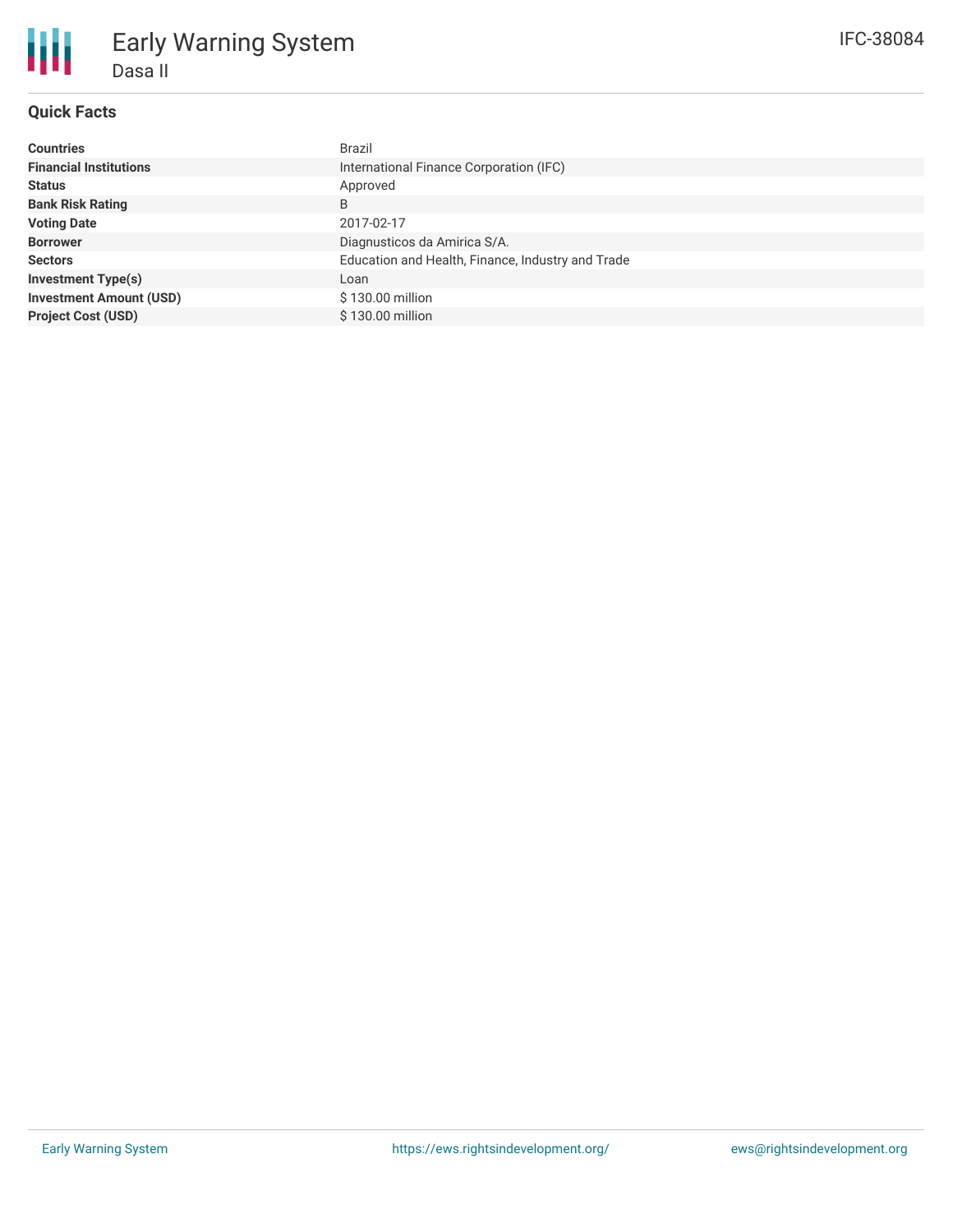

## **Project Description**

The proposed IFC investment will consist of a total financing package of up to \$130 million composed of up to US\$20 million equivalent A loan, up to US\$100 million equivalent B loan, and up to US\$10 million equivalent C loan to support the company's 2016-2017 investment program, which encompasses (i) maintenance capital expenditures (CAPEX), (ii) expansion CAPEX, and (iii) potential mergers and acquisitions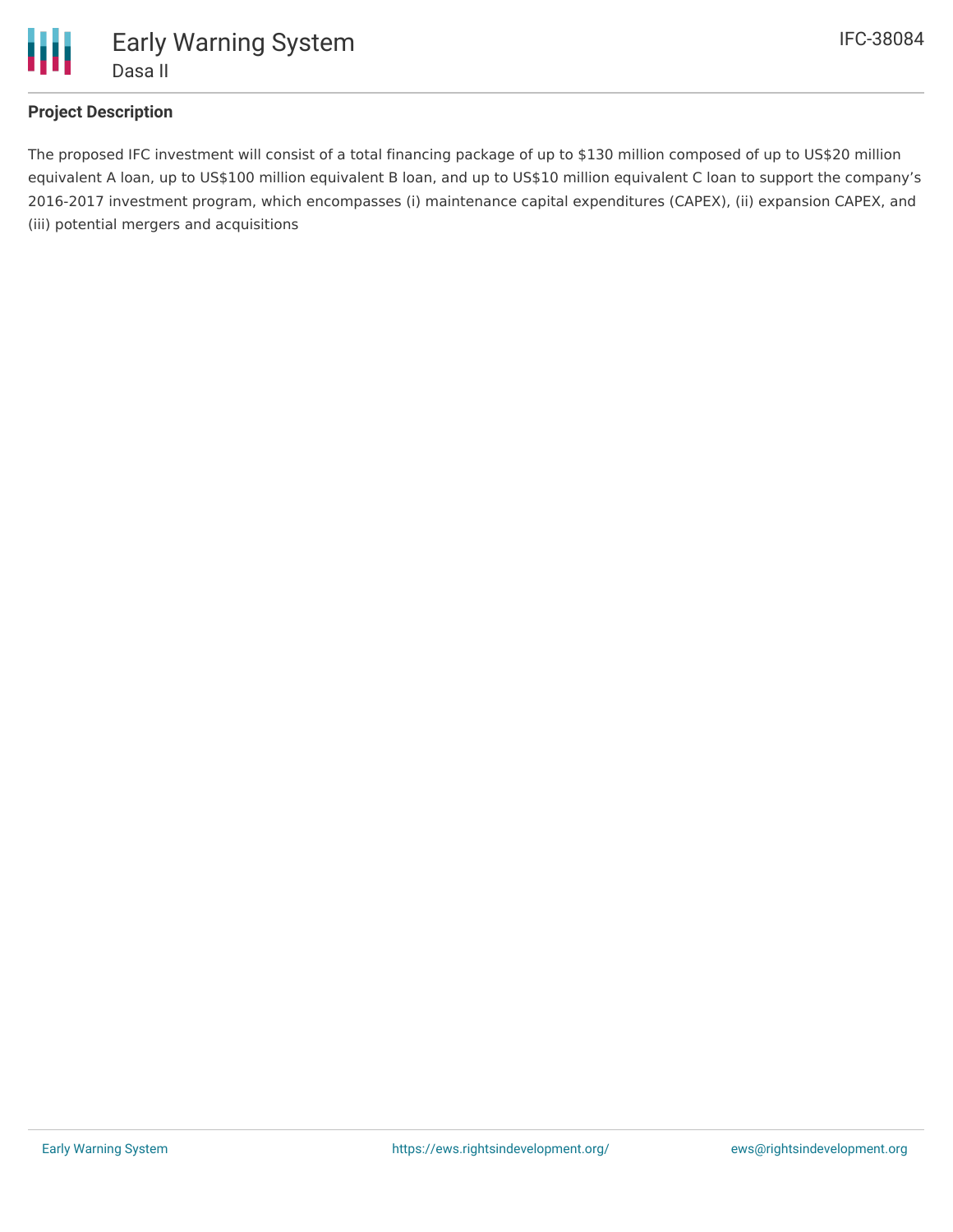## **Investment Description**

• International Finance Corporation (IFC)